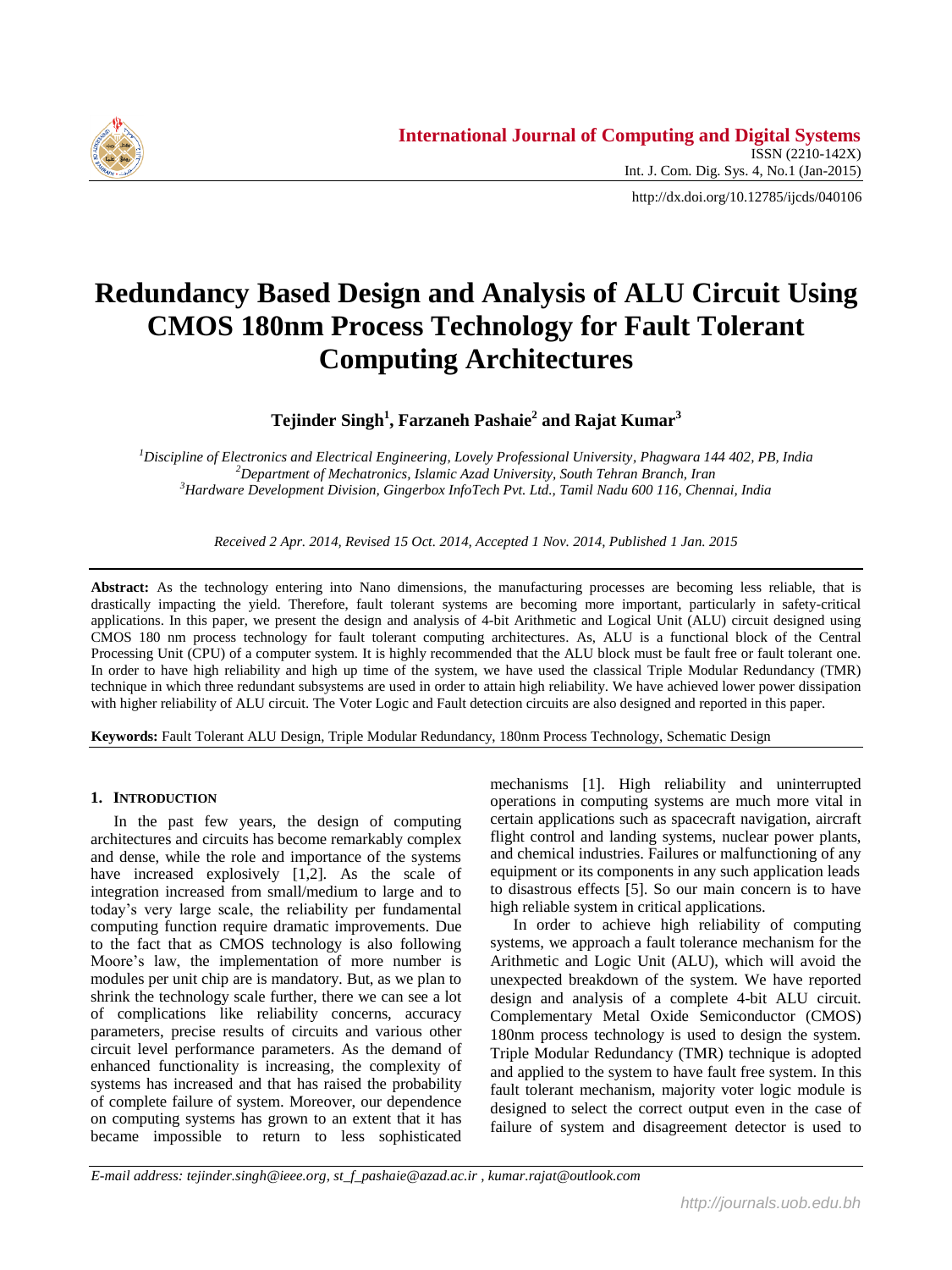

detect the faulty ALU and provide output to the used that in case of any fault occurs.

The structure of the paper is organized as - the theory of fault tolerant system is given in section 2 followed by design mechanism of fault tolerant system in section 3. The various redundancy techniques are described in section 4. The design of fault tolerant ALU system is given in detail in section 5 followed by results and discussion in section 6 with simulated results of fault tolerant behaviour of system and at last the conclusion or outcome is given in section 7.

## **2. FAULT TOLERANT SYSTEM**

Fault tolerance or in simple words the graceful degradation is the property is a system that enables that system to continue its operation properly even in the event of failure of few of system's internal components. if the quality of operation decreases anyhow, the decrease is proportional to the failure's severity as compared to a naïvely implemented system in which even a minor failure leads to total breakdown of system. Fault tolerance mechanism or graceful degradation is particularly sought after in life-critical and highly available systems [15].

Fault tolerance is the property that enables a system to continue operating in the event of the failure of some of its components as described [15]. Several applications areas need systems to maintain correct (predictable) functionality in the presence of faults: Banking systems, Control systems, manufacturing system.

There are mainly three types of faults [8] viz-Permanent fault: the faults are perpetual and can be caused by physical damage or design errors, Intermittent fault: The faults occur periodically and typically result from unstable device operation and Transient fault: It is often caused by external disturbances, exist for a finite length of time and are non-recurring in nature.

## **3. DESIGN MECHANISM**

In fault tolerant designs, redundancy is used to provide the information needed to negate the effects of a failure. Basically four types of redundancy are considered: hardware, software, information and temporal, time redundancy [3]. Hardware redundancy is perhaps the most commonly used redundancy and can be employed in several forms [1]. Hardware redundancy consists in employing several identical circuits to perform the same computation at the same time [9].

The faults can be detected by the duplication or masked by the triplication by comparing the redundant outputs through a comparator/voter [4]. Information redundancy involves the addition of redundant information to the original data, i.e. it is the number of bits used to transmit a message minus the numbers of bits of actual information in the message. Informally, it is the amount of wasted space used to transmit certain data [1]. Temporal redundancy consists in forcing the system (or a sub- system) to repeat a given operation and then compare

the results with those of the previous operation. Such a redundancy is able to tolerate transient or intermittent errors but not permanent errors thus making this solution not suitable for our study. In software redundancy, error detection and recovery are based on replicating application processes on a single or multiple computers [3]. Time Redundancy consists in re-executing the same operation at different time and comparing results to detect faults [4].

The use of redundancy is proposed not as a replacement, but rather as a supplement to the two cardinal principles of reliable design [6]. One is to use the most reliable components and and other is to use the least possible complexity consistent with required system performance

# *A. Redundancy*

The two functions of redundancy are – Passive redundancy that uses excess capacity to reduce the impact of component failures. One common form of passive redundancy is the use of high stress handling bond wires in IC, whereas Active redundancy eliminates the performance decline by monitoring performance of individual device and this monitoring is used in voting logic. The voting logic is linked to switching circuit that automatically reconfigures the components.

# **4. REDUNDANCY TECHNIQUES**

Redundancy is the provision of functional capabilities that would be unnecessary in a fault-free environment. This can consist of backup components which automatically "kick in" should one component fail. For example, large cargo trucks can lose a tire without any major consequences. They have many tires, and no one tire is critical (with the exception of the front tires, which are used to steer). The idea of incorporating redundancy in order to improve the reliability of a system was pioneered by John von Neumann in the 1950s.

Two kinds of redundancy are possible: space redundancy and time redundancy. Space redundancy provides additional components, functions, or data items that are unnecessary for fault-free operation. Space redundancy is further classified into hardware, software and information redundancy, depending on the type of redundant resources added to the system. In time redundancy the computation or data transmission is repeated and the result is compared to a stored copy of the previous result.

In order to tolerate the defects due to manufacturing processes, we have considered the hardware based redundancy technique [3]. Triple Modular Redundancy (TMR) is commonly used for designing dependable systems to ensure high reliability, availability and data integrity. Triple Modular Redundancy has been extensively used as a building block of fault-tolerant computing architectures. The idea of this technique is very fundamental: A TMR unit consists of three computing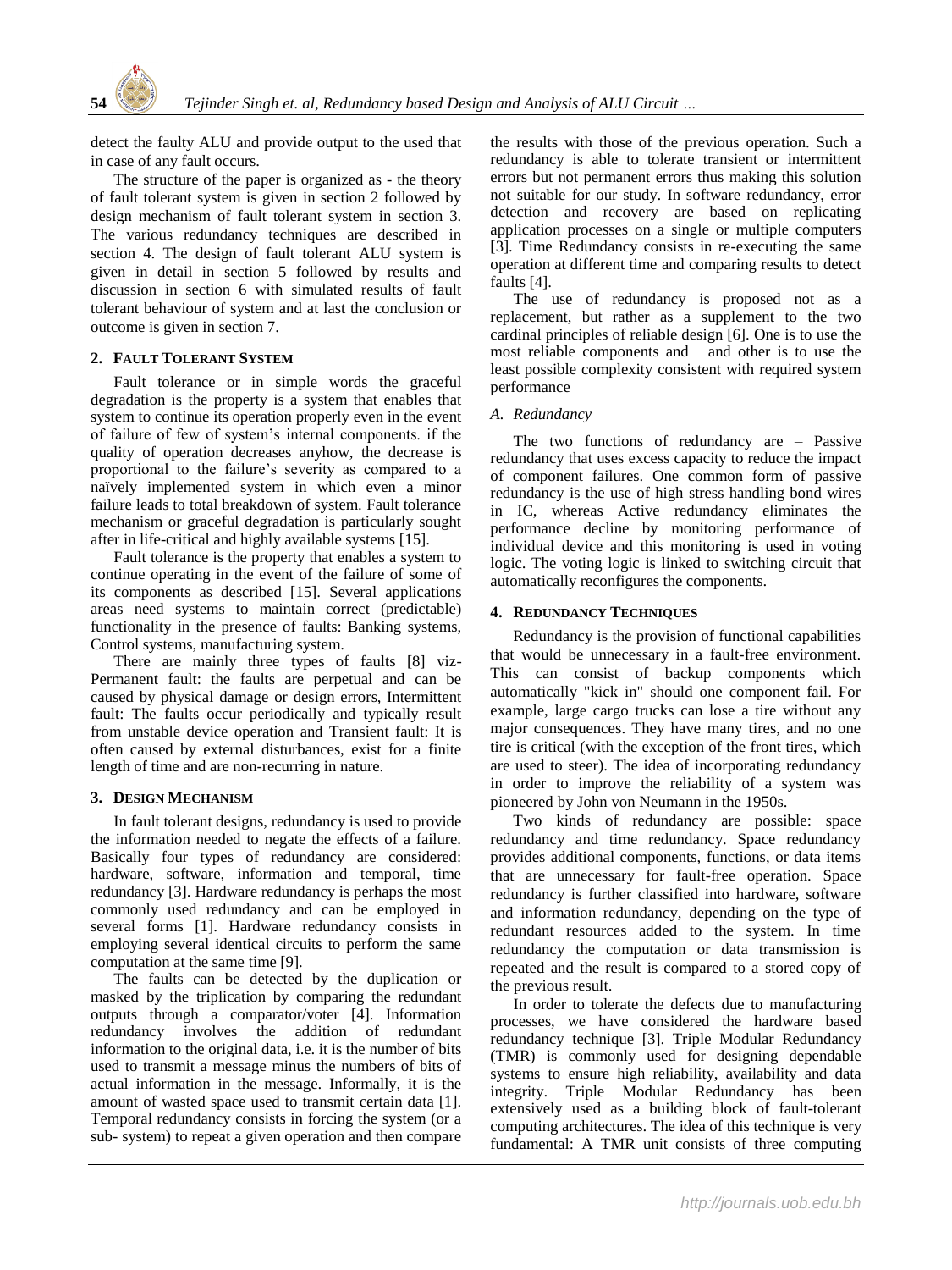

modules and a voter logic module. Three modules perform the same computation in parallel manner and there results are applied to the voter as shown in Fig. 1. If any one of the three modules fails, the other two modules can correct and mask the fault [7]. With the failure of voter system, the complete system can collapse. However, in a good TMR system, the voter is much more reliable than other TMR components. The voting logic compares the outputs of all the modules pass the majority output i.e. if all three outputs are same then it becomes the final output and if two out of three outputs are same then the two same outputs become the final output. Also, if the two same outputs are erred output then it will become the final output [9].

### *A. Arithmetic and Logical Unit*

The processors found inside modern CPUs and graphics processing units accommodate very powerful and very complex ALUs, a single component may contain



**Figure 1. Block diagram of triple modular redundancy technique. Three similar modules and the fault is detected by Voter logic circuit.**

a number of ALUs. An ALU loads data from input registers, executes the operation and stores the result into output registers [13]. The design and function of an ALU may vary between different processors. For example, some arithmetic and logical units only perform integer calculations, while others are designed to handle floating-point operations. Regardless off the way an ALU is designed, its primary job is to handle integer operations. Therefore, a computer's integer performance is tied directly to processing speed of ALU [15]. ALUs can perform the following operations:

- Integer arithmetic operations (addition, subtraction and multiplication)
- Bitwise logic operations (AND, NOT, OR, XOR)
- Bit-shifting operations (shifting a word by a specified number of bits to the left or right).

## **5. FAULT TOLERANT ALU DESIGN**

The fundamental function of a processor is to execute sequences of instructions that are stored in main

memory, which is external to the processor or central processing unit of a computer system. The processor also monitors and inspects the other system components, usually via dedicated control signals. For example, the processor directly or indirectly controls input/output or I/O operations viz. data transfers between primary memory and I/O devices.

The processor contains various registers, which are used for the temporary storage of various instructions and operands, and an arithmetic and logical unit (ALU), which executes instructions related to data processing. It is proposed that redundancy to the critical components of a CPU may provide a feasible alternative to the multiprocessor architecture. ALU is only responsible for all the computational tasks, hence the ALU should be fault tolerant in any case for reliable systems.

A design of fault-tolerant system enables a system to continue its described and expected operation, possibly at a degraded or reduced level, rather than showing a sign of complete failure, at a time when some part of the system fails to operate, The fault-tolerant term is most



**Figure 2. Block diagram of fault tolerant system. Three similar ALU circuits provide output to voter logic to select the correct output in case of any fault and disagreement detector detects the faulty ALU module.**

commonly used for computing architectures or computing systems that are designed and customized to continue more or less complete operational with, might be, an increase in response time or reduction in throughput in the event of partial failure of the system. That is, the whole system is not stopped due to hardware or the software problems. An example in another field is a motor vehicle designed so it will continue to be drivable if one of the tires is punctured. A structure is able to retain its integrity in the presence of damage due to causes such as corrosion and fatigue manufacturing flaws, or impact.

Triple modular redundancy is basically the replication of a component into three identical systems where all systems or sub modules contain the same information and perform the operation at the same time. The output of all the three sub modules is then voted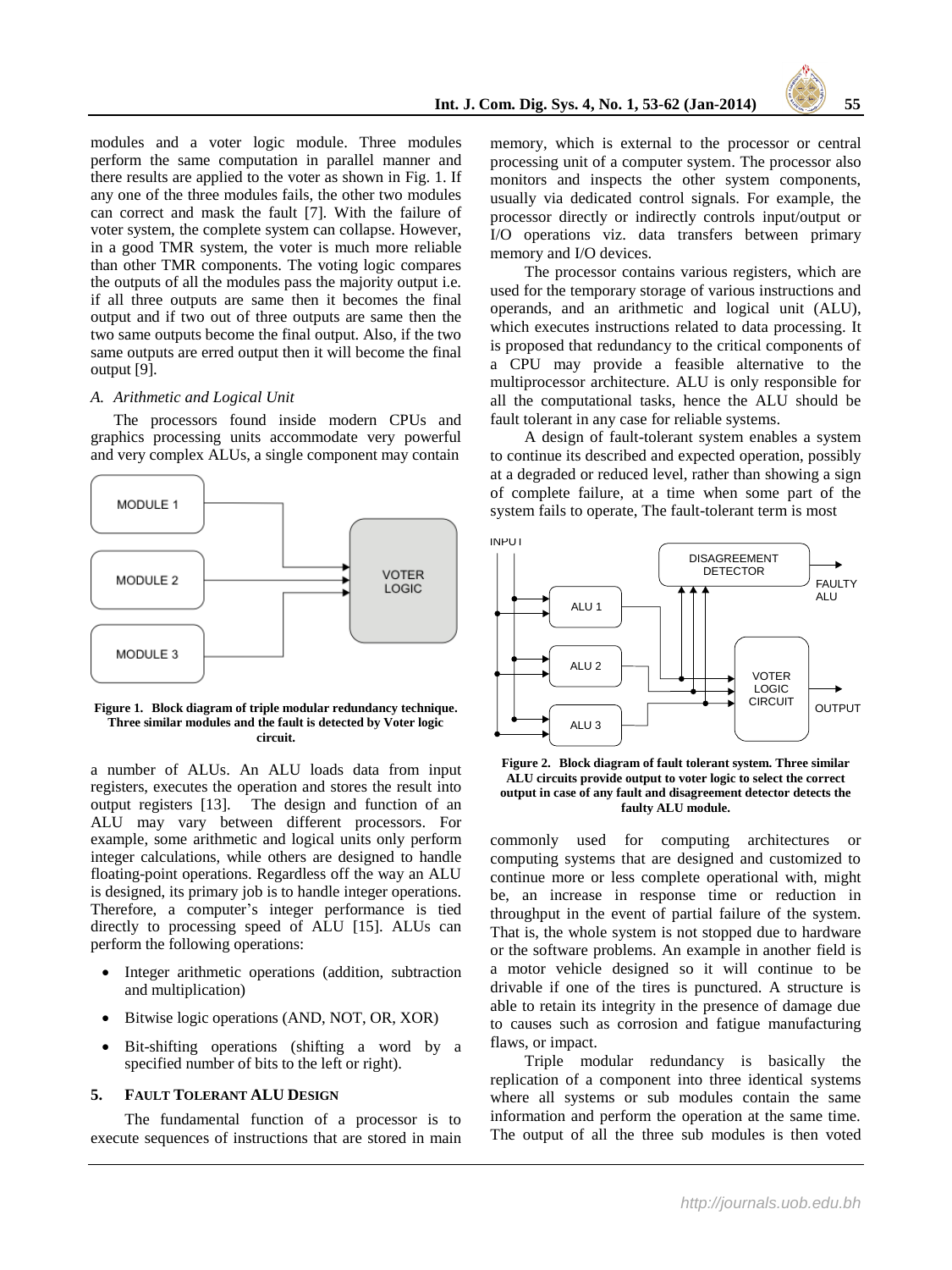

upon to select the majority output by a voter module. Therefore, if two of the three sub modules are functionally correct, the voter will provide the correct output because of majority. TMR is arguably the most reliable technique in fault tolerance, but it tends to be bulky when used with large system components.

Fault tolerance is not just a property of individual machines; it may also characterize the rules by which they interact with each other. Recovery from errors in fault-tolerant systems can be characterized as either rollforward or rollback. When the system detects that it has made an error, roll-forward recovery takes the system state at that time and corrects it, to be able to move forward. Roll-back recovery reverts the system state back to some earlier, correct version, for example using checkpoints, and moves forward from there. Rollback recovery requires that the operations between the checkpoint and the detected erroneous state can be made idempotent. The designed fault tolerant system is shown as a top-level block diagram in Fig. 2.

Within the scope of an individual system, fault tolerance can be achieved by anticipating exceptional conditions and building the system to cope with them, and, in general, aiming for self-stabilization so that the system converges towards an error-free state. However, if the consequences of a system failure are catastrophic, or the cost of making it sufficiently reliable is very high, a better solution may be to use some form of duplication.

Arithmetic and logical unit (ALU) is a digital circuit that is divided into two distinct parts, the AU (arithmetic unit) and the LU (logical unit). The AU performs the arithmetic operations such as Add, Subtract, Multiply etc. and the LU performs the logical operations such as AND, OR, NOR etc. ALUs are designed to perform integer calculations. The ALU is a fundamental building block of the central processing unit of a computer [13].

# *A. Majority Voting Logic*

It will allow the voting of correct output value in the presence of faults. To design majority voter circuit, we used the following method given below in Fig. 3. Here we use three AND gate and one OR gate [9]. Suppose we have three inputs A0, A1 and A2 and we have to calculate the majority output out of three. Than we can find out it by the Boolean expression:

$$
OUTPUT= [(A0&A1) + (A0&A2) + (A1&A2)]
$$

### *B. Disagreement Detector*

In triple modular redundancy, it is also important to find the error part. Disagreement detector is used to find the error part of the system. We can design it by various methods. We have used XNOR operation method to implement the system. Disagreement detector has three inputs and three outputs. Different outputs give different type of information that it describes in Table 1. It is designed by XNOR gate. We know that for a XNOR gate if inputs are different than it gives a low output and if inputs are same than it give high output. The disagreement circuit is shown in Fig. 4.

| Table 1. Disagreement detector outputs |  |  |
|----------------------------------------|--|--|
|----------------------------------------|--|--|

| Inputs |     |     | Outputs        |                |                | Analysis           |
|--------|-----|-----|----------------|----------------|----------------|--------------------|
| A      | в   | C   | X <sub>1</sub> | X <sub>2</sub> | X <sup>3</sup> |                    |
| 1/0    | 1/0 | 0/1 | 1              | 0              | 0              | C is faulty        |
| 1/0    | 0/1 | 1/0 | $\Omega$       | 0              |                | <b>B</b> is faulty |
| 0/1    | 1/0 | 1/0 | $\Omega$       | 1              | 0              | A is faulty        |
| 1/0    | 1/0 | 1/0 | $\Omega$       | 0              | $\Omega$       | All faulty         |
| 1/0    | 1/0 | 1/0 |                |                |                | No fault           |

**Table 2. Voter logic circuit selection criteria**

| <b>Selection Criteria</b>          | Output |
|------------------------------------|--------|
| $ALU1 = ALU2$ and $ALU1 \neq ALU3$ | ALU1   |
| $ALU2 = ALU3$ and $ALU2 \neq ALU1$ | AIJI2  |
| $ALU3 = ALU1$ and $ALU3 \neq ALU2$ | ALU3   |



**Figure 3. Majority voter logic circuit designed using AND gates and an 3 input OR gate.**



**Figure 4. Schematic of digagreement detector circuit used to detect the faulty ALU module from the redundant modules.**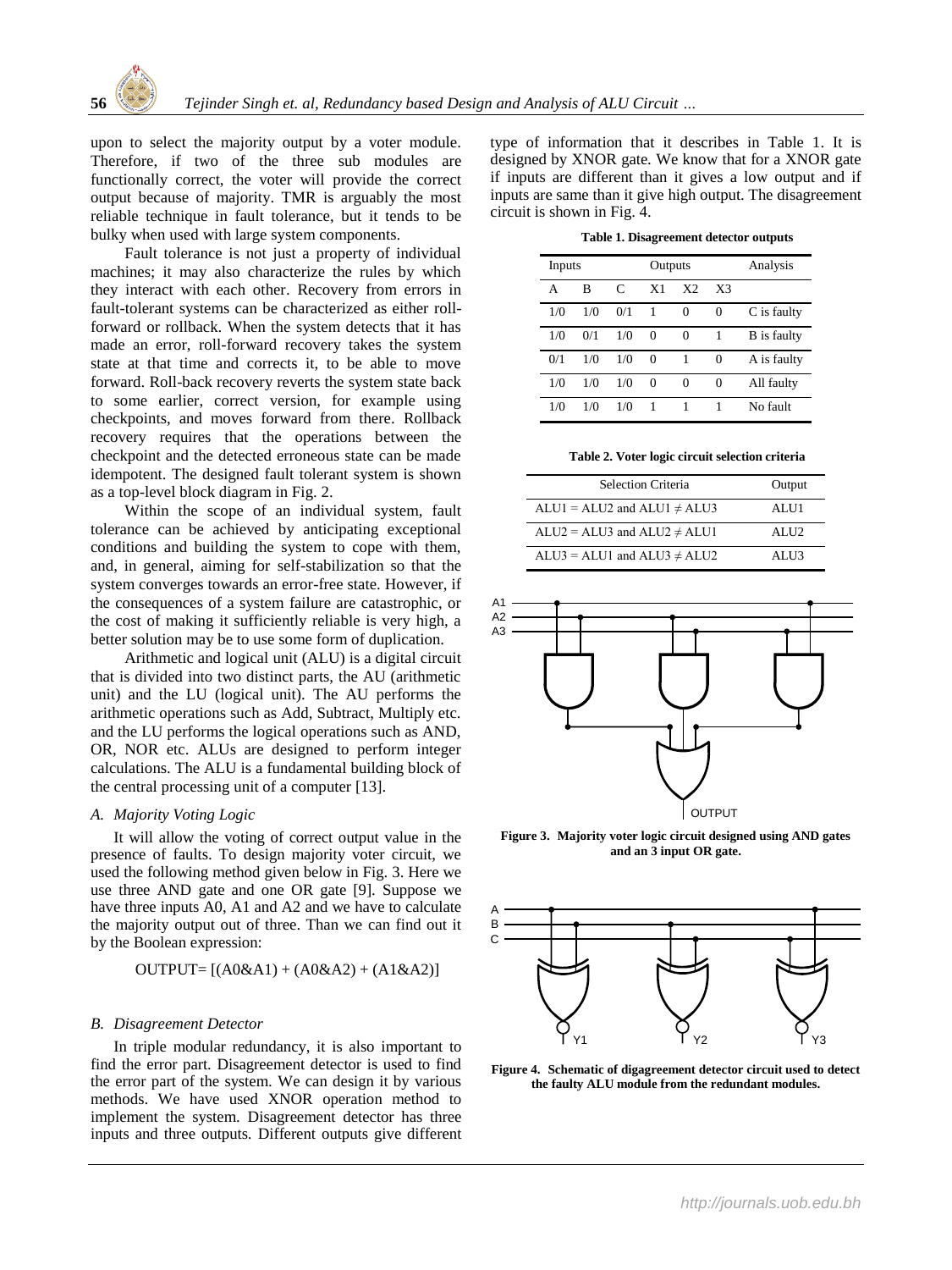| No. | Command  | Function              |
|-----|----------|-----------------------|
| 01  | 0000     | <b>NOT</b>            |
| 02  | 0001     | <b>AND</b>            |
| 03  | 0010     | <b>NAND</b>           |
| 04  | 0011     | 0R                    |
| 05  | 0100     | <b>NOR</b>            |
| 06  | 0101     | <b>XOR</b>            |
| 07  | 0 1 1 0  | <b>XNOR</b>           |
| 08  | 0 1 1 1  | <b>BUFFER</b>         |
| 09  | 1000     | <b>ADDITION</b>       |
| 10  | 1001     | <b>SUBTRACTION</b>    |
| 11  | 1010     | <b>MULTIPLICATION</b> |
| 12  | 1011     | <b>INCREMENT</b>      |
| 13  | 1100     | <b>DECREMENT</b>      |
| 14  | 1101     | SHIFT RIGHT           |
| 15  | 1110     | <b>DIVISION</b>       |
| 16  | 111<br>1 | <b>SHIFT LEFT</b>     |

|  |  |  | $\Box$ $\Box$ $\Box$ $\Box$ $\Box$ $\Box$ $\Box$ Functions implemented in 4-bit ALU |  |  |
|--|--|--|-------------------------------------------------------------------------------------|--|--|
|  |  |  |                                                                                     |  |  |



**Figure 5. Schematic design of Arithmetic Unit designed in Cadence Virtuoso Schematic Editor.**



**Figure 6.** 

**Figure 6 Schematic of 4-bit Logical Unit**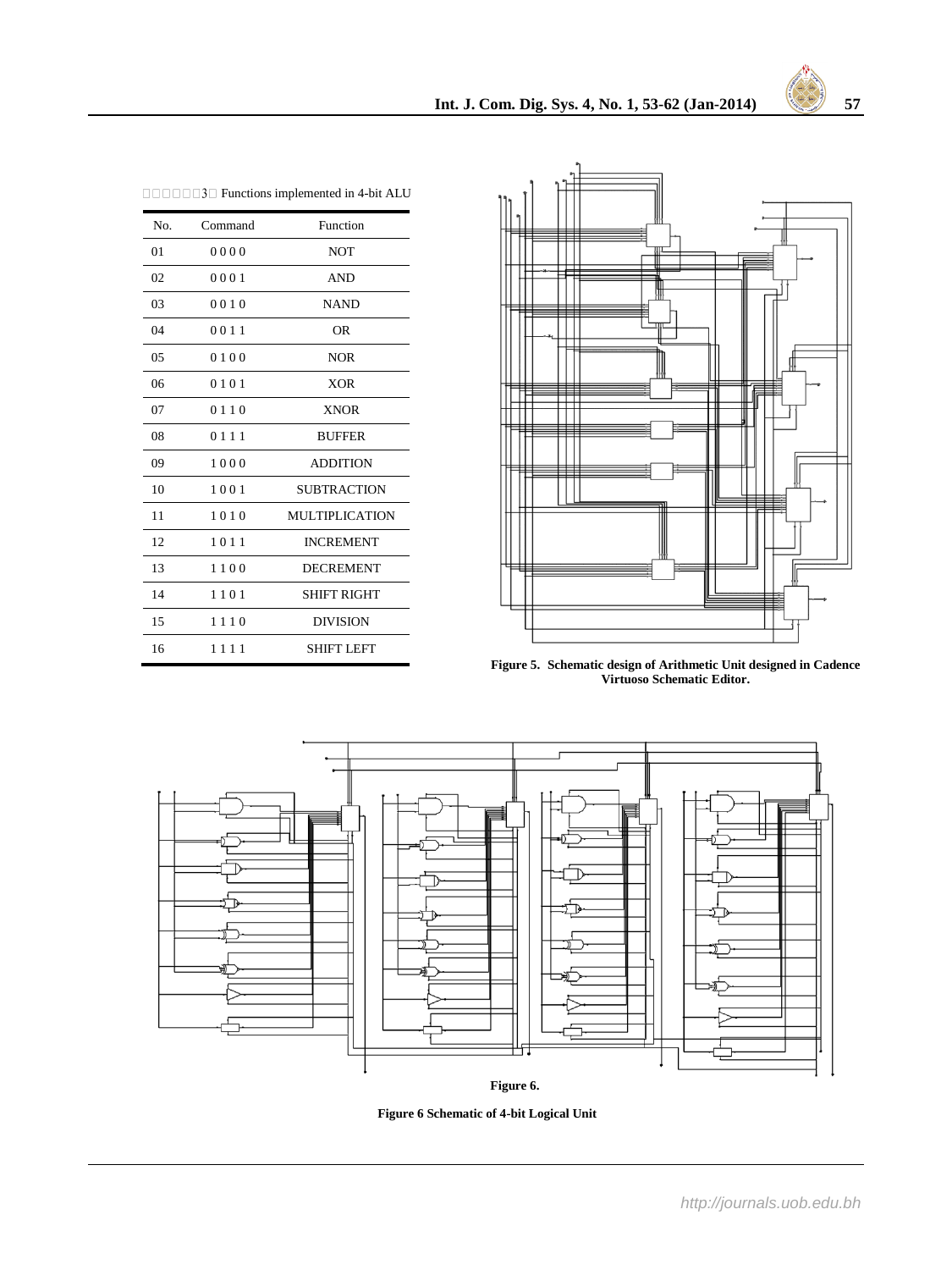



**Figure 7. Fault Tolerant ALU system. The left three blocks are three ALUs combined the schematic of arithmetic unit and logical unit.**

Table 2 demonstrates the conditions for the selection of correct ALU. A condition given under selection criteria should be fulfiled before voter logic gives any output. Table 3 describes the respective selection codes for various functions of designed ALU.

# **6. TESTING AND DIAGNOSE APPROACH USING TMR TECHNIQUE**

A Fault skipping or masking technique, for instance triple modular redundancy (TMR), was embedded within the most critical and important Microprocessor's module like arithmetic and logical unit. The TMR technique [4] on line detects the operational faults and specially tolerates the transient faults well. However, TMR require extra area overhead, which can be accepted for the critical systems but it can also be a large trade off for regular systems where fault tolerance is not of much importance.

The concept of redundancy technique implies the addition of information, resources or time beyond what is required for regular system operation. The redundancy can take one of several forms, including software based,

hardware based, information based and time redundancies. The physical replication of hardware components is perhaps the most common form of redundancy used in fault tolerant systems.

As semiconductor devices have become smaller and less expensive, the concept of hardware redundancy has become more common and more practical now a day. The fault tolerant technique concept is to hide the occurrence of random faults and prevent the faults from resulting in errors. The most common form of fault tolerance is the TMR. The basic concept of TMR is to triplicate the hardware and perform a majority vote to determine the output of the system. If one of the modules becomes faulty, the two remaining fault free modules will

| Table 4. Comparison of Fault tolerant techniques |  |  |
|--------------------------------------------------|--|--|
|                                                  |  |  |

| <b>Study</b>                                      | <b>Technique</b> | Area<br>(LUTs/FFs/Sl<br>ices) | Over<br>head<br>$\%$ | <b>Reliability</b><br>$\%$ |
|---------------------------------------------------|------------------|-------------------------------|----------------------|----------------------------|
| Temporal                                          | None             | 109/70/73                     | NA                   | <b>NA</b>                  |
| Redundancy<br>with 36 bit                         | <b>TSTMR</b>     | 121/136/125                   | 71                   | -66                        |
| Adder                                             | <b>OTR</b>       | 114/138/115                   | 58                   | -68                        |
|                                                   | <b>TMR</b>       | 327/246/407                   | 458                  | 49                         |
| Ouadded<br>Logic (8 bit<br>Adder)                 | None             | 3/0/2                         | NA                   | <b>NA</b>                  |
|                                                   | OL               | 37/0/21                       | 1133                 | 14.8                       |
|                                                   | <b>TMR</b>       | 10/0/6                        | 233                  | 27                         |
| Ouadded<br>Logic $(8 \text{ bit})$<br>Comparator) | None             | 3/0/2                         | NA                   | NA                         |
|                                                   | QL               | 29/0/16                       | 866                  | 15                         |
|                                                   | <b>TMR</b>       | 10/0/6                        | 233                  | 27.2                       |

mask the results of the faulty one when the majority voting is performed. The primary difficulty with TMR is obviously the voter; if the voter fails, the complete system fails. The different fault tolerant techniques are given in Table 4.



**Figure 8. Comparison of fault tolerant techniques for temporal redundancy.**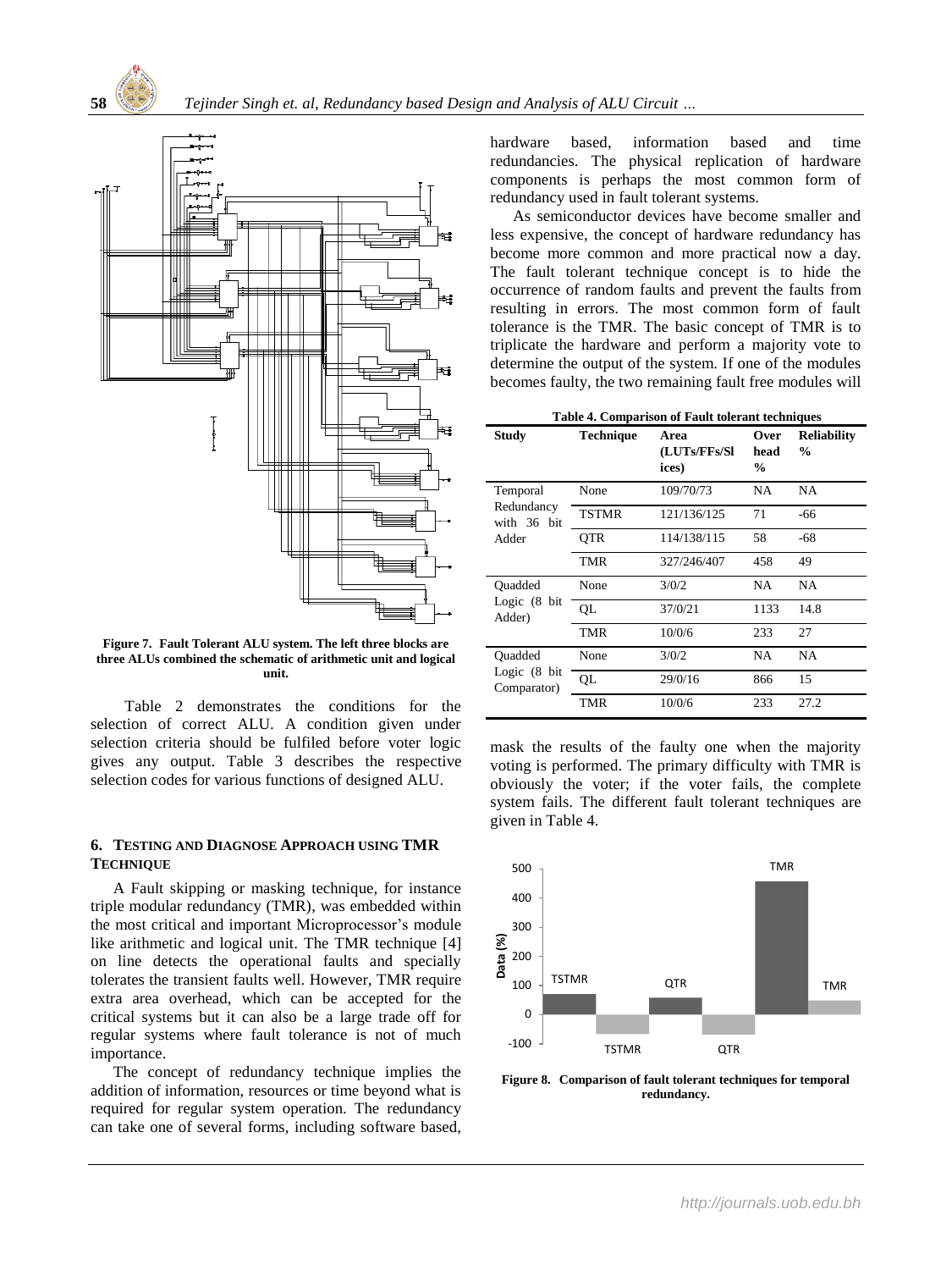

**Figure 9. Comparison of fault tolerant techniques for 8-bit adder**



**Figure 10. Comparison of fault tolerant techniques for comparator circuit.**

#### **7. RESULTS AND DISCUSSIONS**

The schematic of an ALU design is shown in Fig. 5, the signal 'S' is used to select the required function, and 'A' and 'B' are input 4-bit data. As an example, if the system has to add 'A' = 1111 and 'B' =  $1010$  the 'S' signal should have value '0000' for addition operation assignment. The output signal 'F' leads to result '1001', with disagreement detector 'D' =  $0-0$  and 'D' =  $4-2$ ; providing high signal describes all the ALUs are working perfectly without any fault present. Fig. 4 shows the schematic of disagreement detector and Fig. 5 shows the designed arithmetic unit. Fig. 6 and Fig. 7, shows the Logical unit and Fault tolerant system design used in our system. Fig. 11 shows the output of system with all the ALUs working perfectly the transient response of four output blocks of system showing the system is working fault free. In our extensive testing of system with the help of simulations, the outcome was stable thus making this proposed system a fault tolerable and reliable system.

## *A. Power and Delay Analysis*

The calculated output power required for the operation of circuit is 32.4 mW and delay is analyzed from the transient response of system. The delay calculated is 1.04 ns thus showing excellent performance while maintaining reliability of system. The power analysis of all the operations is given in Table 5.

#### *B. Further Improvements using GDI Technique*

GDI is a technique, which is suitable for design of fast, low power circuits using reduced number of transistors compared to traditional CMOS design and existing PTL techniques [10]. The basic GDI cell is shown in Fig. 12 and the basic functions performed by the GDI cell is shown in Table 6. Some changes in the Standard CMOS inverter derives to the basic GDI cell, where the sources of PMOS is not connected to the VDD and the sources of the NMOS is not connected to the GND. This feature gives the GDI cell two extra inputs to use, which makes GDI design more flexible than usual CMOS design [11]. The GDI technique is reported in [16] also.

**Table 5. Power computation using CMOS 180nm**

| Sr.            | <b>Functions</b>   | <b>Power Consumption (W)</b> |
|----------------|--------------------|------------------------------|
| 1              | <b>NOT</b>         | $2.89$ uW                    |
| $\mathfrak{D}$ | <b>AND</b>         | $8.73 \text{ nW}$            |
| 3              | <b>OR</b>          | 9.89 uW                      |
| 4              | <b>NOR</b>         | 4.82 uW                      |
| 5              | <b>NAND</b>        | 5.68 uW                      |
| 6              | <b>XOR</b>         | 12.25 uW                     |
| $\overline{7}$ | <b>XNOR</b>        | 13.52 uW                     |
| 8              | <b>Buffer</b>      | 6.8 uW                       |
| 9              | 4-bit Adder        | $45.5 \text{ uW}$            |
| 10             | 4-bit Subtraction  | 605.7 uW                     |
| 11             | 4-bit Multiply     | $1.45$ mW                    |
| 12             | 4-bit Division     | $1.97$ mW                    |
| 13             | Arithmetic Unit    | 24.14 mW                     |
| 14             | Logical Unit       | 8.32 mW                      |
| 15             | <b>ALU</b>         | 32.46 mW                     |
| 16             | Fault Tolerant ALU | 92.4 mW                      |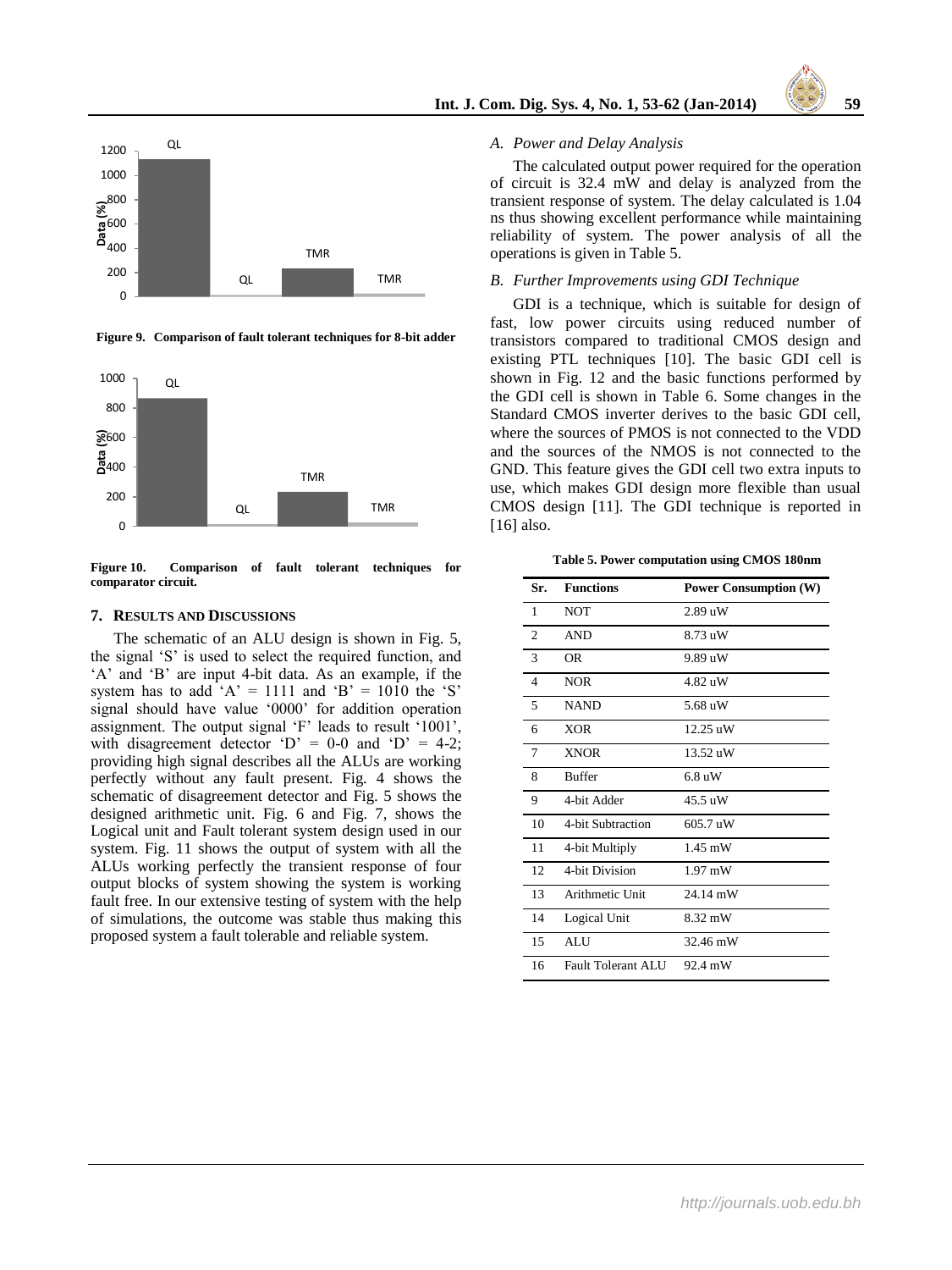



**Figure 11. Transient response of Fault tolerant system. The response shows that the system has maintained the logic level of 5V and shows that all the functions are working perfectly.**



**Figure 12. Basic GDI Cell that can be used to reduce the power consumption of the current fault tolerant system.**

**Table 6. Basic functions of GDI Technique**

| P          | N            | G | Output             | Function       |
|------------|--------------|---|--------------------|----------------|
| B          | $\cdot$ 1'   | A | $A + B$            | 0 <sub>R</sub> |
| $\Omega$   | B            | A | A.B                | <b>AND</b>     |
| B          | $\mathsf{C}$ | A | $A(bar)B+AC$       | MUX            |
| $\cdot$ 1' | $\Omega$     | A | A(bar)             | NOT            |
| 41         | B(bar)       | A | $(A+B)$ bar        | <b>NOR</b>     |
| B(bar)     | $\Omega$     | А | $(A.B)$ bar        | <b>NAND</b>    |
| B          | B(bar)       | A | $A(bar)B+A.B(bar)$ | <b>EXOR</b>    |
| B(bar)     | B            | A | $AB+AB(bar)$       | <b>EXNOR</b>   |

| Sr.            | <b>Functions</b> | <b>Power Consumption (W)</b> |
|----------------|------------------|------------------------------|
| 1              | <b>NOT</b>       | $2.89$ uW                    |
| 2              | <b>AND</b>       | 78.73 nW                     |
| 3              | OR               | $100.7 \text{ nW}$           |
| $\overline{4}$ | <b>NOR</b>       | 4.82 uW                      |
| 5              | <b>NAND</b>      | 5.68 uW                      |
| 6              | <b>XOR</b>       | 5.26 uW                      |
| 7              | <b>XNOR</b>      | 4.56 uW                      |
| 8              | <b>Buffer</b>    | 69.5 nW                      |
| 13             | Arithmetic Unit  | 4.82 mW                      |
| 14             | Logical Unit     | 12.7 uW                      |
| 15             | ALU              | 5.17 mW                      |

The analysis shows that GDI is also a promising technique, we have analyzed till the basic behavior of ALU, there is a reduction in power but in fault tolerant operation, there are some glitches in delay. But in VLSI technology, for any single improvement, we have to pay off in some other parameter either delay/power or area overhead.



**Figure 13. Power consumption of various gates designed using CMOS 180 nm process technology.**



**Figure 14. Power consumption of various arithmatic unit operations designed using CMOS 180 nm process technology.**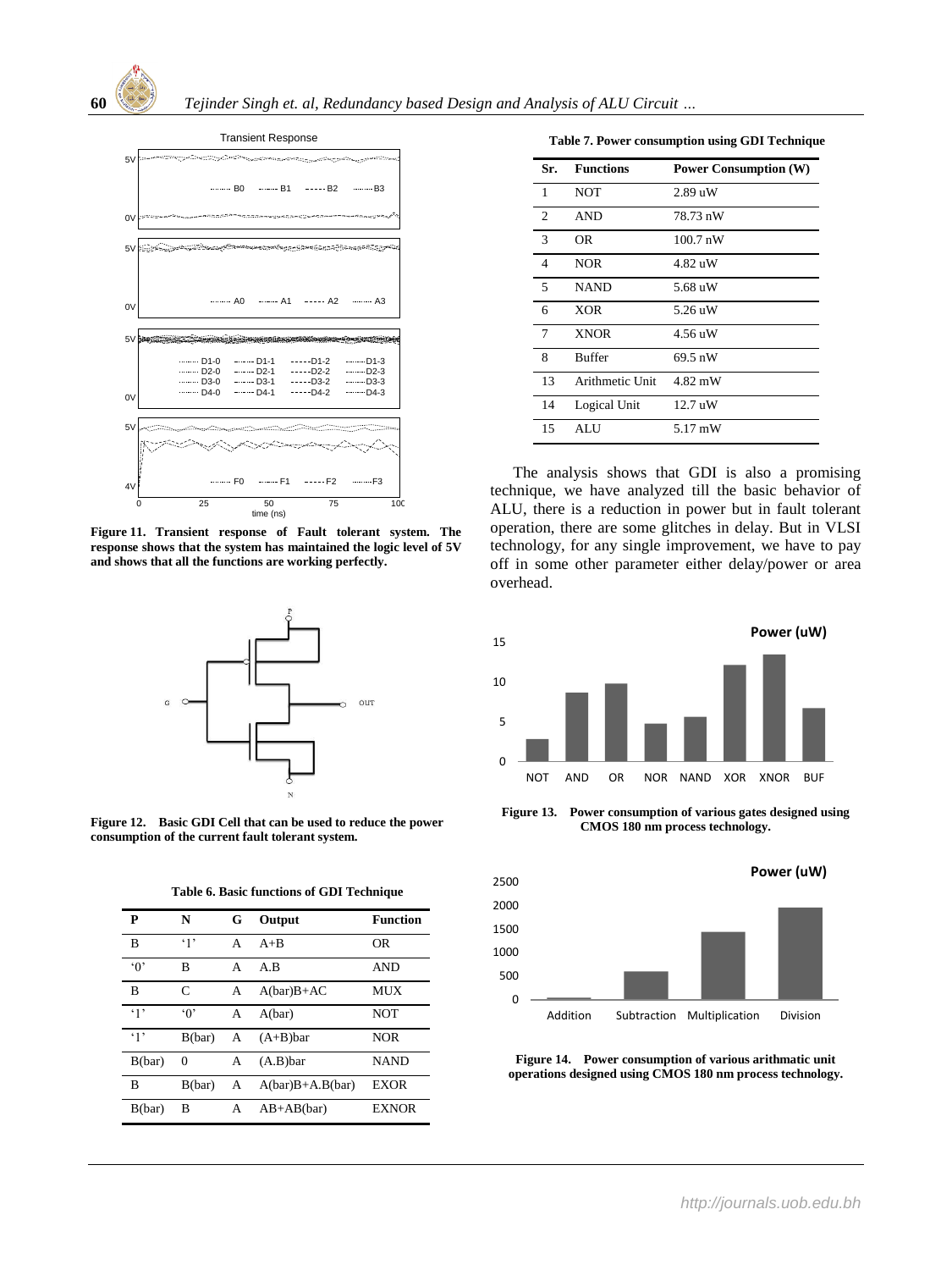



**Figure 15. Power consumption of sub modules of ALU designed using CMOS 180 nm process technology.**

The average power analysis is shown in Fig. 13 for all the basic gates designed using CMOS 180 nm process technology and Fig. 14 reports the power analysis of arithmetic operations viz. addition, subtraction, multiplication and division. It can be seen that addition consumes much less power followed by subtraction that needs more power than addition operation. Further, multiplication need more power than subtraction and division operation dissipated highest power among all operations.

Fig. 15 reports the average power dissipation of arithmetic unit and logical unit. The third column shows the dissipation of an ALU without any redundancy technique dissipates 32.46 uW of power while after applying TMR technique, the dissipation increased to 92.4 uW that also includes voting circuit and disagreement operation.

Although, triple modular redundancy seems promising but it consumes almost three times power than of regular system without any redundancy technique applied. Although, just to make the system reliable, first of all, more power consumption need to be accepted. To apply redundancy to critical systems, different low power techniques need to be applied to reduce the power consumption. GDI technique is shown for future work, with that the power consumption can be redunced.

Secondly, the use of redundancy technique increase area overhead of a chip. That means that for increased realiabily, almost more than 3x area is consumed due to continuous operation of system. Area can be reduced for TMR technique by using smaller process technology like 90 nm or 45 nm or ever beyond that but the trade off would be higher power dissipation and low performance. TMR technique althought serves the purpose of making reliable systems but still TMR technique fails to handle manufacturing defects or the type of defects that occurs in a system in which complete system can break down. For example, power surge can destroy the chip completely, hence TMR should be used to reduce transient faults only.

TMR relies on majority voting, hence if any two ALU report wrong output, majority output fails to deliver the correct response, however the chances are very slim that two ALU's give same wrong output, in that case, either all the three ALU's give correct output, or if the output of any ALU is faulty still majority voter report correct transient response of the system. This is practically not possible that two ALU's giving same wrong output, in that case the third output could be doubtful.

## **8. CONCLUSION**

Fault tolerant and dependable ALU circuit is designed successfully, as there is a high need of reliable, accurate and fault free systems, triple modular redundancy approach is used to design a reliable system. Three ALUs are used simultaneously in the proposed design with provision to detect faulty output if any of ALU fails to operate while processing data. The circuit designed operates on low power and giving excellent performance. The proposed system being reliable and having fault tolerant capability needs only few mill watts of power for operation. This design can be used to implement computing systems used in medical equipment's, manufacturing units, and space systems where, accuracy and reliability are only factors as a matter of concern.

#### **ACKNOWLEDGMENT**

The authors would like to thank Lovely Professional University, PB for providing the work environment for testing the circuits in Cadence Design environment. Special thanks to Prof. P. Singh and Dr. K. Sehgal for their valuable discussion on fault tolerant systems.

#### **REFERENCES**

- [1] V. S. Veeravalli, Fault Tolerance for Arithmetic and Logic Unit, *IEEE Southeastcon*, GA, Atlanta (2009) pp. 329-334.
- [2] K. Matsumoto, M. Uehara and H. Mori, Evaluating the Fault Tolerance of Stateful TMR, in *13th International Conference on Network-based Information Systems*, Takayama (2010) pp. 332- 336.
- [3] J.Vial, A. Virazel, A. Bosio, P. Girard, C. Landrault, S. Pravossoudovitch, Is triple modular redundancy suitable for yield improvement?, *IET Computer Digital Technology* 3 (6) (2009) 581-592.
- [4] N. M. Huu, B. Robisson, M. Agoyan and N. Drach, Low-cost fault tolerance on the ALU in simple pipelined processors, in *IEEE 13th International Symposium on Design and Diagnostics of Electronics Circuits and Systems*, Austria (2010) pp. 28-31.
- [5] S. Subharani and R. Palaniappan, Fault tolerance for ALU evaluated module redundancy technique, in *Proceedings of Singapore International Conference on Intelligent Control and Instrumentation*, India (1992), pp. 92-96.